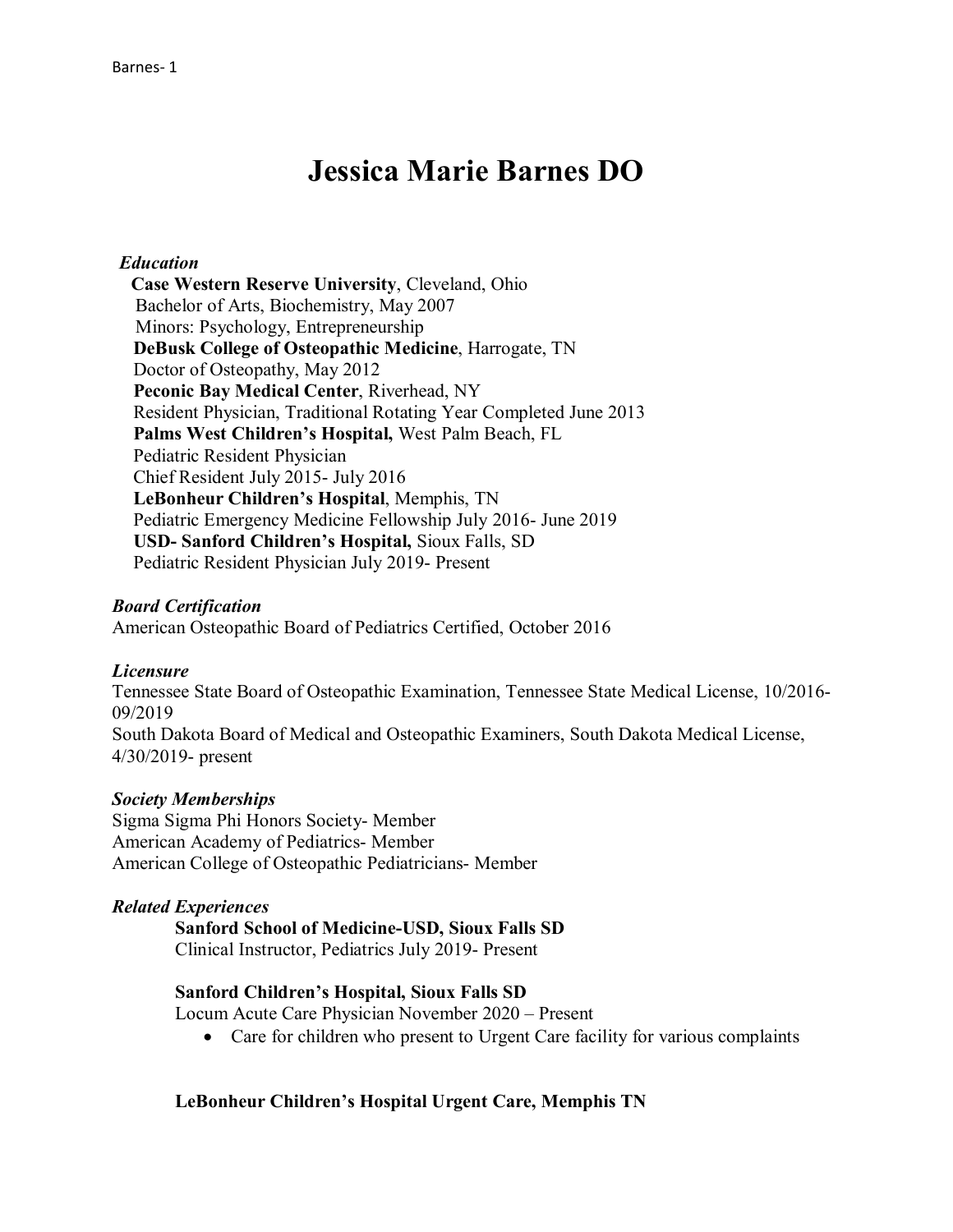Urgent Care Pediatrician, December 2016-June 2019

• Care for children who present to Urgent Care facility for various complaints

## **Palms West Hospital Medical Education Department, West Palm Beach, FL**

Critical Incident Peer Support (CIPS) Team, September 2013- June 2016

• Meet the needs of residents and students whose job it is to handle critical incidents daily by giving consultation and support services in comprehensive crisis intervention and disaster behavior health services

## **Peconic Bay Medical Center Medical Education Department, Riverhead, NY**

NYCOMEC Trainee Committee Representative, July 2012- June 2013

- Attend NYCOMEC Trainee Committee Meetings, and relay the information discussed in a timely manner to the other Resident Physicians at Peconic Bay Medical Center (PBMC)
- Assist the Committee with recruitment of potential resident physicians
- Bring any concerns my colleagues may have from PBMC to the committee's attention for discussion

#### **Lincoln Memorial University- DCOM, Harrogate, TN**

Molecular Fundamentals of Medicine Tutor, August 2009- December 2009

- Developed study guides twice a week to aid 10 assigned first year medical students with their study strategies
- Held two 2 hour sessions per week to go over the study guides and materials covered in class
- Reviewed board style questions on topics pertaining to the material with the once a week

# **Highmark Inc., Pittsburgh, PA**

Preventative Health Services, July 2007- July 2008

- Assist with Program Development
- KidShape Program Assistant

#### **University Hospitals, Cleveland, Ohio**

Ophthalmologist, Incorporated, October 2004- May 2007

- Assist in the coordination of special projects needed to further the organization of the office.
- Organize patient information and catalog charts for permanent storage.
- Train and assign tasks to other student employees
- Prepare charts for future appointments.

# **Case Western Reserve University, Cleveland, Ohio**

Biology Department, January 2005- May 2006

• Prepare materials needed for experiments for the Biology 214 lab, by making copies and preparing samples, and gels.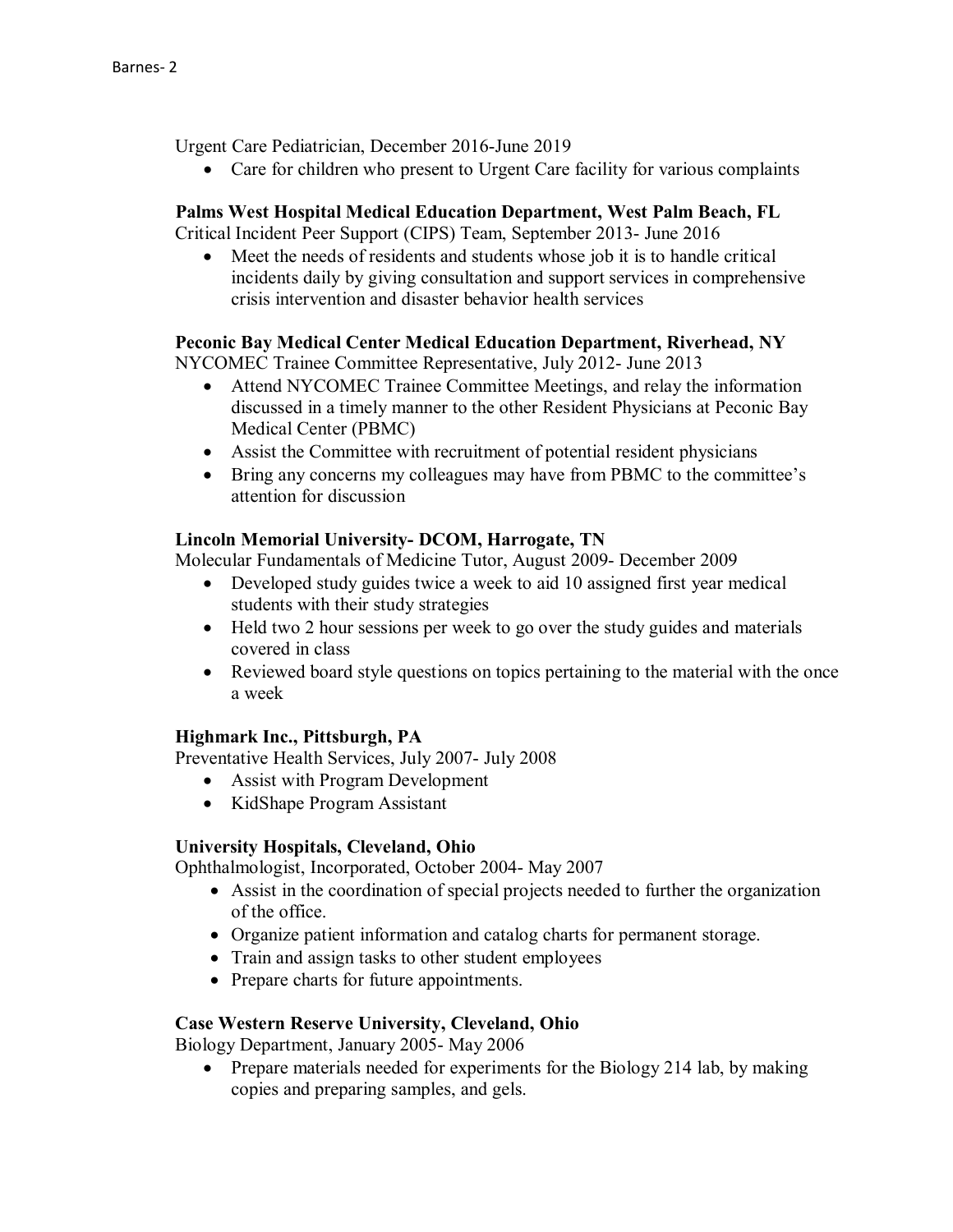- Assist the Graduate Teaching Assistant with teaching the lab and grading projects.
- Work with students on an individual basis to ensure their success.

## **Case Western Reserve University, Cleveland, Ohio**

Infectious Disease Department The Leiderman/Seig Lab, May 2006-May 2007

• Assist in experiments conducted on blood of both healthy and HIV positive subjects to further explore the disease.

## *Lectures*

1/2014:

Grand Rounds- Pediatric Residency Conference, Palms West Hospital, Loxahatchee FL *"Work up and Treatment of Spinal Stenosis"*

2/2014:

Resident and Medical Student Afternoon Lecture, Palms West Hospital, Loxahatchee, FL *"Lyme Disease and it's Complications"*

3/2014:

Resident and Medical Student Afternoon Lecture, Palms West Hospital, Loxahatchee, FL *"Complement Systems and Deficiencies"*

7/2014:

Resident and Medical Student Afternoon Lecture, Palms West Hospital, Loxahatchee, FL *"Grand Rounds: Angioedema"*

8/2014:

Resident and Medical Student Afternoon Lecture, Palms West Hospital, Loxahatchee, FL *"Hematuria in Pediatric Patients"*

10/2014:

Resident and Medical Student Afternoon Lecture, Palms West Hospital, Loxahatchee, FL *"Orthopedic Emergencies"*

11/2014:

Tumor Board, Palms West Hospital, Loxahatchee, FL

*"Non-Hodgkins Lymphoma"*

12/2014:

Resident and Medical Student Afternoon Lecture, Palms West Hospital, Loxahatchee, FL *"HSV in the Neonate"*

 $4/2015$ :

Resident and Medical Student Afternoon Lecture, Palms West Hospital, Loxahatchee, FL *"Grand Rounds: Lupus Nephritis"*

6/2015:

Resident and Medical Student Afternoon Lecture, Palms West Hospital, Loxahatchee, FL *"Asthma: Diagnosis and Management"*

1/2016:

Resident and Medical Student Afternoon Lecture, Palms West Hospital, Loxahatchee, FL *"Eosinophilic Esophagitis"*

10/2016:

Evidence Based Medicine- PEM Fellow Conference, LeBonheur Children's Hospital,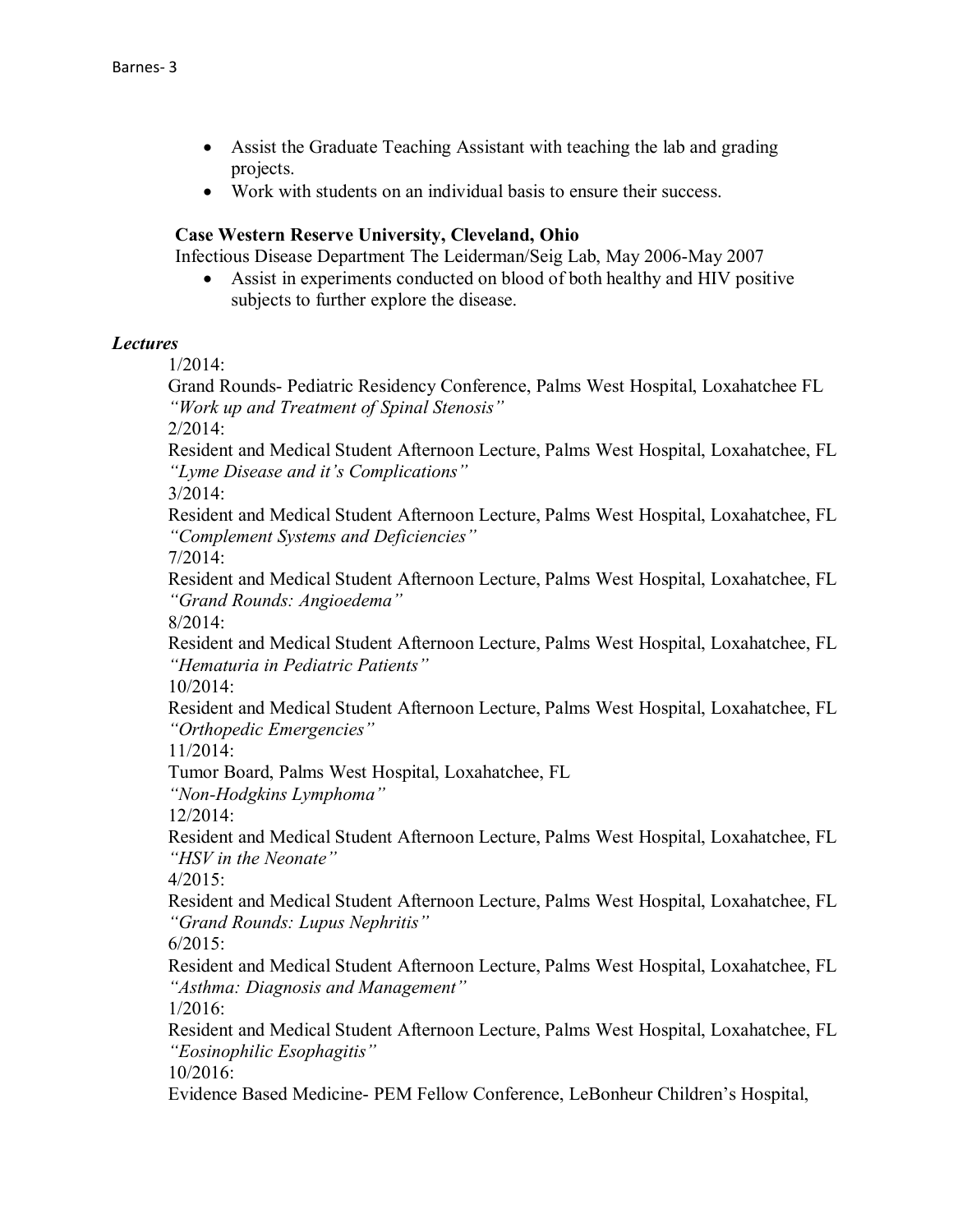Memphis, TN *"NSAIDs safe perioperatively?"* 3/2017: Evidence Based Medicine- PEM Fellow Conference, LeBonheur Children's Hospital, Memphis, TN "*Acute Cervical Lymphadenitis, how far do we go?"* 7/2017: Evidence Based Medicine- PEM Fellow Conference, LeBonheur Children's Hospital, Memphis, TN  *"Why Intranasal Dexmedetomidine?"* 1/2018: Evidence Based Medicine- PEM Fellow Conference, LeBonheur Children's Hospital, Memphis, TN  *"Nausea and Vomiting in pregnancy: Is Zofran Safe?"* 2/2018; 9/2018: Methodist Healthcare Nursing Resident Student Lecture, Memphis TN  *"Pediatric Respiratory Complaints in the ER"* 11/2018: Evidence Based Medicine- PEM Fellow Conference, LeBonheur Children's Hospital, Memphis, TN *"Can Troponins predict Viral Myocarditis in the Pediatric population?"* 9/2019 Pediatric Lecture Series- Pediatric Residency Noon Conference, Sanford Children's Hospital, Sioux Falls, SD *"Orthopedic Emergencies in Pediatrics"* 7/2019 Pediatric Grand Rounds- USD, Sanford Children's Hospital, Sioux Falls, SD *"Drug Induced QT prolongation and Torsade de Pointes" Committees* **LeBonheur Children's Hospital** Morbidity and Mortality Committee- 2017- June 2019 **Sanford Children's Hospital, Sioux Falls SD** Pediatric Grand Rounds Committee Member July 2019- Present **Sanford School of Medicine-USD, Sioux Falls SD** Graduate Medical Education Committee- Pediatrics Representative July 2020- Present **Sanford Children's Hospital Pediatric Residency, Sioux Falls SD** Wellness Committee for Pediatric Residents July 2020- Present **Sanford Children's Hospital Pediatric Residency, Sioux Falls SD**

Pillar II Pediatric Teaching Committee July 2020- Present

# *Journal Articles*

 Forthcoming publication in *South Dakota Medicine: EVALI: Evolving Threat to Health Teens*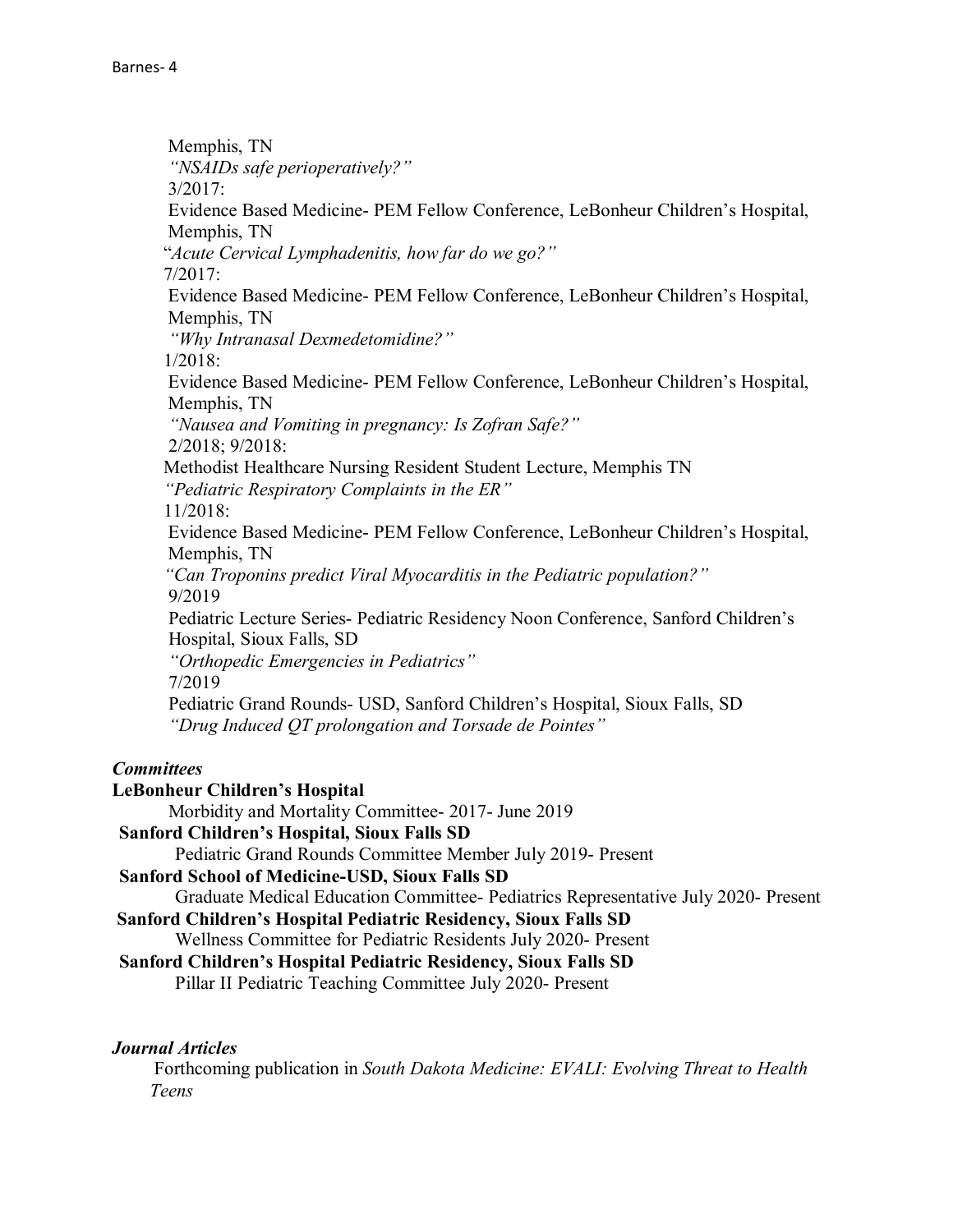#### *Book Chapters*

Barnes, J Longjohn, M. Trauma,Penetrating. In Hoffman R, Wang V, Scarfone R, Godambe, S, Nagler, J eds. *Fleisher and Ludwig's 5 Minute Pediatric Emergency Medicine Consult*. 2nd ed. Philadelphia, PA: Wolters Kluwer; *expected 2019*.

## *Poster Presentations and Abstracts*

Barnes, J.M; Nergess, T. (November, 2015). Cardiac Failure secondary to Delayed Diagnosis of Diffuse Large B-cell Poster presented at: 2015 CEME Student/Intern/Resident/Fellow Scientific Research Poster Competition; Fort Lauderdale, FL, USA

## *Activities*

Flu Shot Champion, September 2013-July 2016 SOMA, OMS-I representative August 2008-January 2009 SOMA, President January 2009- January 2010 SOMA, Region II Trustee March 2010-April 2011 SOMA, Membership Coordinator April 2011-April 2012 Member of Activities Committee for Student Government Association August 2008- August 2010 Pediatrics Club, Member August 2008- 2012 Women's Health and Medical Society, Member April 2009- 2012 Sigma Sigma Phi Honors Society- LMU-DCOM Chapter, Treasurer May 2009- May 2010 Sigma Sigma Phi Honors Society- LMU-DCOM Chapter, Member May 2009-May 2012 Sigma Sigma Phi Honors Society Member May 2012-Present

# *Service Activities*

Streetdog Foundation January 2017 to present Shuzz Medical Mission to Jamaica, September 2014 SPLASH- Drowning prevention event Mini- Med School Penny Wars- Raising Funds for Second Harvest Doctor of the Day on Capitol Hill 2009, 2010 DO Day on the Hill for the Tennessee Osteopathic Medical Association Bell County Repair Fair DCOM Pediatric Health Fair RAM Clinic- held at Lincoln Memorial University Mr. DCOM Pageant Fall 2009- organizer SOMA Health Clinic in New Orleans 2009 SOMA YMCA- Healthy Kids Initiative, Chicago 2010 Noah's Arc Animal Shelter- October 2010- January 2012 Morristown TN

# *Undergrad Activities*

Spartan Cheerleading Squad, Secretary August 2003- May 2004, Stunt Coordinator